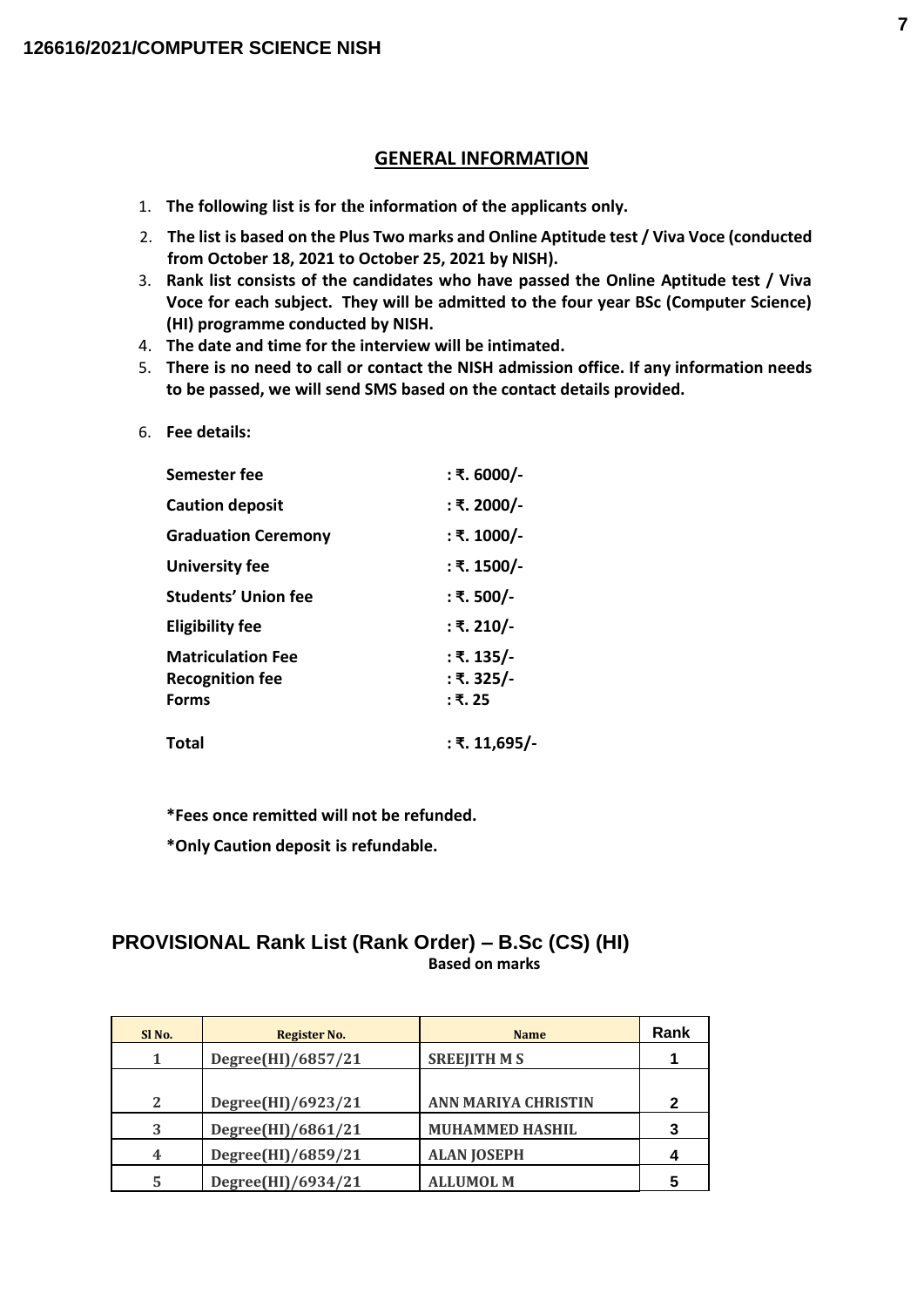| 6  | Degree(HI)/6882/21 | <b>KEVIN SEBASTIAN</b>       | 6              |
|----|--------------------|------------------------------|----------------|
| 7  | Degree(HI)/6916/21 | <b>ATHINAN M P</b>           | $\overline{7}$ |
| 8  | Degree(HI)/6994/21 | <b>ANANDHUTC</b>             | 8              |
| 9  | Degree(HI)/6898/21 | <b>NIVINYA M S</b>           | 9              |
| 10 | Degree(HI)/6972/21 | <b>JOICE JOSEPH</b>          | 10             |
| 11 | Degree(HI)/6901/21 | <b>ARAVIND S</b>             | 11             |
| 12 | Degree(HI)/6968/21 | <b>DEVIKA DAS</b>            | 12             |
| 13 | Degree(HI)/6979/21 | <b>SHAMON ANAS</b>           | 13             |
| 14 | Degree(HI)/6922/21 | <b>PAUL DAVID</b>            | 14             |
| 15 | Degree(HI)/6893/21 | <b>ALBIN TONY</b>            | 15             |
| 16 | Degree(HI)/6982/21 | <b>MUHAMMAD RAFI N</b>       | 16             |
| 17 | Degree(HI)/6858/21 | <b>AKSHAY S</b>              | 17             |
| 18 | Degree(HI)/6938/21 | <b>FATHIMAPM</b>             | 18             |
|    |                    |                              |                |
| 19 | Degree(HI)/6854/21 | <b>SOORYA PANICKERS D</b>    | 19             |
| 20 | Degree(HI)/6943/21 | <b>ADARSH P</b>              | 20             |
| 21 | Degree(HI)/6885/21 | <b>JITHINKM</b>              | 21             |
| 22 | Degree(HI)/6905/21 | <b>ANANDHUAL</b>             | 22             |
| 23 | Degree(HI)/6991/21 | <b>ABHINAV C K</b>           | 23             |
| 24 | Degree(HI)/6872/21 | <b>ABHINAND MS</b>           | 24             |
| 25 | Degree(HI)/6990/21 | <b>SHAMLEEDRAHMAN VK</b>     | 25             |
| 26 | Degree(HI)/6889/21 | <b>MOHAMMED AFSAL PK</b>     | 26             |
| 27 | Degree(HI)/6870/21 | <b>NITHYA B R</b>            | 27             |
| 28 | Degree(HI)/6984/21 | <b>ASWIN R</b>               | 28             |
| 29 | Degree(HI)/6915/21 | <b>ARCHANA S NATH</b>        | 29             |
| 30 | Degree(HI)/7026/21 | <b>DEVADARSH</b>             | 30             |
| 31 | Degree(HI)/6954/21 | <b>ARYA A CHANDRAN</b>       | 31             |
| 32 | Degree(HI)/6927/21 | <b>ATHUL CHRISTIN</b>        | 32             |
| 33 | Degree(HI)/7020/21 | <b>KARTHIKA SURESH</b>       | 33             |
| 34 | Degree(HI)/6914/21 | <b>APARNA S NATH</b>         | 34             |
| 35 | Degree(HI)/6929/21 | <b>ROHITH V G</b>            | 35             |
|    |                    |                              |                |
| 36 | Degree(HI)/7025/21 | <b>AKHIL RAMACHANDRAN</b>    | 36             |
| 37 | Degree(HI)/6939/21 | <b>JISHNU SM</b>             | 37             |
| 38 | Degree(HI)/7018/21 | <b>DAWN MATHEW SEBASTIAN</b> | 38             |
| 39 | Degree(HI)/6925/21 | <b>SACHIN S SAJI</b>         | 39             |
| 40 | Degree (H) 7047/21 | <b>JITHUB</b>                | 40             |
| 41 | Degree(HI)/6995/21 | <b>ARJUNS</b>                | 41             |
| 42 | Degree(HI)/6974/21 | <b>MEENAKSHI A H</b>         | 42             |
|    |                    |                              |                |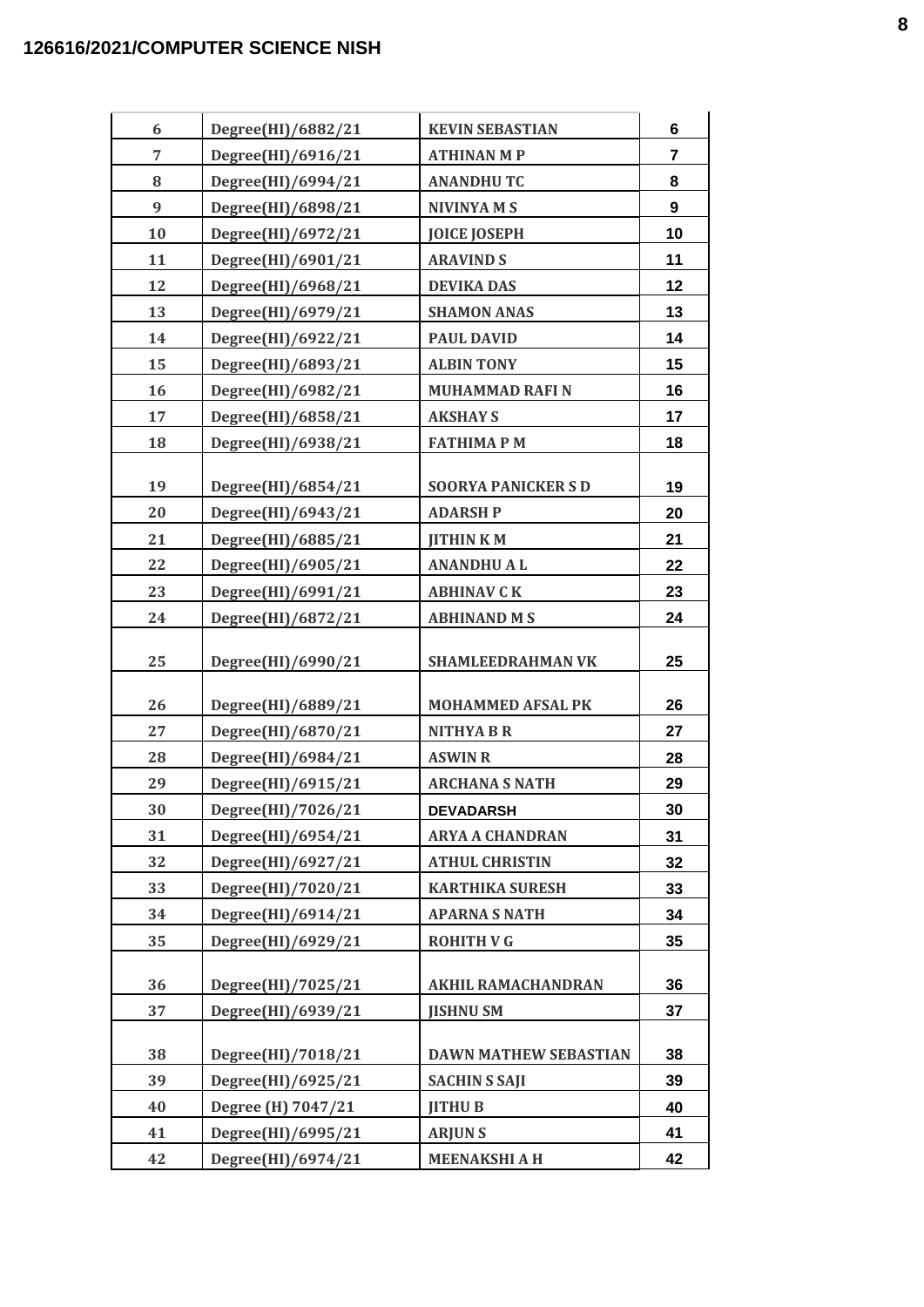| 43 | Degree(HI)/6888/21 | <b>ALPHIN ALEX</b>         | 43 |
|----|--------------------|----------------------------|----|
| 44 | Degree(HI)/6887/21 | <b>RIYON PRINCE</b>        | 44 |
| 45 | Degree(HI)/6913/21 | <b>GLORIA N JOLLY</b>      | 45 |
| 46 | Degree(HI)/6958/21 | <b>ANN JOSEPH V S</b>      | 46 |
| 47 | Degree(HI)/6876/21 | <b>SHUBHAM CHAUHAN</b>     | 47 |
| 48 | Degree(HI)/6997/21 | <b>ANURAG BHARATI</b>      | 48 |
| 49 | Degree(HI)/6981/21 | <b>KRISHNAKIRAN J</b>      | 49 |
| 50 | Degree(HI)/7049/21 | <b>SUBITHA A</b>           | 50 |
|    |                    |                            |    |
| 51 | Degree(HI)/7004/21 | <b>NITESH KUMAR YADAV</b>  | 51 |
| 52 | Degree(HI)/6932/21 | <b>VIMAL RAJAN R</b>       | 52 |
| 53 | Degree(HI)/7043/21 | <b>AKASH S</b>             | 53 |
| 54 | Degree(HI)/6970/21 | <b>MOHAMMAD FAIZ</b>       | 54 |
|    |                    |                            |    |
| 55 | Degree(HI)/7039/21 | RAMINENI SESHENDRA SAI     | 55 |
| 56 | Degree(HI)/6878/21 | <b>PREETI RAJ</b>          | 56 |
|    |                    |                            |    |
| 57 | Degree(HI)/7015/21 | <b>CHEJERLA SOWMYA SRI</b> | 57 |

# **PROVISIONAL Rank List (Alphabetical Order) – B.Sc (CS) (HI)**

| Sl. No.        | <b>Register No</b> | <b>Name</b>                | Rank         |
|----------------|--------------------|----------------------------|--------------|
| $\mathbf{1}$   | Degree(HI)/6872/21 | <b>ABHINAND MS</b>         | 24           |
| $\overline{2}$ | Degree(HI)/6991/21 | <b>ABHINAV C K</b>         | 23           |
| 3              | Degree(HI)/6943/21 | <b>ADARSH P</b>            | 20           |
| 4              | Degree(HI)/7043/21 | <b>AKASH S</b>             | 53           |
| 5              | Degree(HI)/7025/21 | <b>AKHIL RAMACHANDRAN</b>  | 36           |
| 6              | Degree(HI)/6858/21 | <b>AKSHAY S</b>            | 17           |
| 7              | Degree(HI)/6859/21 | <b>ALAN JOSEPH</b>         | 4            |
| 8              | Degree(HI)/6893/21 | <b>ALBIN TONY</b>          | 15           |
| 9              | Degree(HI)/6934/21 | <b>ALLUMOL M</b>           | 5            |
| 10             | Degree(HI)/6888/21 | <b>ALPHIN ALEX</b>         | 43           |
| 11             | Degree(HI)/6905/21 | <b>ANANDHUAL</b>           | 22           |
| 12             | Degree(HI)/6994/21 | <b>ANANDHUTC</b>           | 8            |
| 13             | Degree(HI)/6958/21 | <b>ANN JOSEPH V S</b>      | 46           |
| 14             | Degree(HI)/6923/21 | <b>ANN MARIYA CHRISTIN</b> | $\mathbf{2}$ |
| 15             | Degree(HI)/6997/21 | <b>ANURAG BHARATI</b>      | 48           |
| 16             | Degree(HI)/6914/21 | <b>APARNA S NATH</b>       | 34           |
| 17             | Degree(HI)/6901/21 | <b>ARAVIND S</b>           | 11           |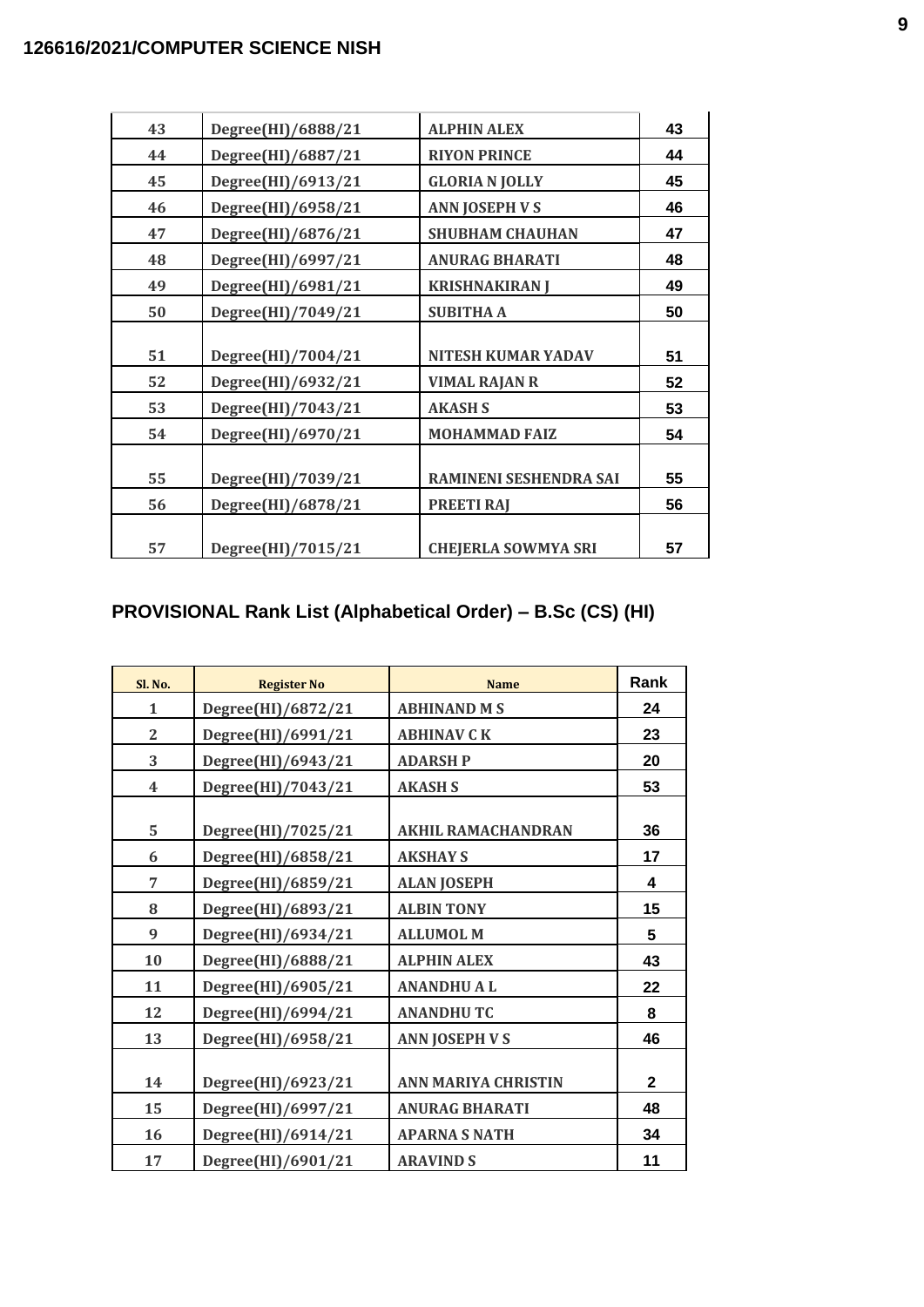| 18 | Degree(HI)/6915/21 | <b>ARCHANA S NATH</b>        | 29             |
|----|--------------------|------------------------------|----------------|
| 19 | Degree(HI)/6995/21 | <b>ARJUNS</b>                | 41             |
| 20 | Degree(HI)/6954/21 | <b>ARYA A CHANDRAN</b>       | 31             |
| 21 | Degree(HI)/6984/21 | <b>ASWIN R</b>               | 28             |
| 22 | Degree(HI)/6916/21 | <b>ATHINAN M P</b>           | $\overline{7}$ |
| 23 | Degree(HI)/6927/21 | <b>ATHUL CHRISTIN</b>        | 32             |
| 24 | Degree(HI)/7015/21 | <b>CHEJERLA SOWMYA SRI</b>   | 57             |
| 25 | Degree(HI)/7018/21 | <b>DAWN MATHEW SEBASTIAN</b> | 38             |
| 26 | Degree(HI)/7026/21 | <b>DEVADARSH</b>             | 30             |
| 27 | Degree(HI)/6968/21 | <b>DEVIKA DAS</b>            | 12             |
| 28 | Degree(HI)/6938/21 | <b>FATHIMAPM</b>             | 18             |
| 29 | Degree(HI)/6913/21 | <b>GLORIA N JOLLY</b>        | 45             |
| 30 | Degree(HI)/6939/21 | <b>IISHNU SM</b>             | 37             |
| 31 | Degree(HI)/6885/21 | <b>JITHINKM</b>              | 21             |
| 32 | Degree (H) 7047/21 | <b>JITHU B</b>               | 40             |
| 33 | Degree(HI)/6972/21 | <b>JOICE JOSEPH</b>          | 10             |
| 34 | Degree(HI)/7020/21 | <b>KARTHIKA SURESH</b>       | 33             |
| 35 | Degree(HI)/6882/21 | <b>KEVIN SEBASTIAN</b>       | 6              |
| 36 | Degree(HI)/6981/21 | <b>KRISHNAKIRAN J</b>        | 49             |
| 37 | Degree(HI)/6974/21 | <b>MEENAKSHI A H</b>         | 42             |
| 38 | Degree(HI)/6970/21 | <b>MOHAMMAD FAIZ</b>         | 54             |
| 39 | Degree(HI)/6889/21 | <b>MOHAMMED AFSAL PK</b>     | 26             |
| 40 | Degree(HI)/6982/21 | <b>MUHAMMAD RAFI N</b>       | 16             |
| 41 | Degree(HI)/6861/21 | <b>MUHAMMED HASHIL</b>       | 3              |
| 42 | Degree(HI)/7004/21 | <b>NITESH KUMAR YADAV</b>    | 51             |
| 43 | Degree(HI)/6870/21 | <b>NITHYA B R</b>            | 27             |
| 44 | Degree(HI)/6898/21 | <b>NIVINYA M S</b>           | 9              |
| 45 | Degree(HI)/6922/21 | <b>PAUL DAVID</b>            | 14             |
| 46 | Degree(HI)/6878/21 | <b>PREETI RAJ</b>            | 56             |
| 47 | Degree(HI)/7039/21 | RAMINENI SESHENDRA SAI       | 55             |
| 48 | Degree(HI)/6887/21 | <b>RIYON PRINCE</b>          | 44             |
| 49 | Degree(HI)/6929/21 | <b>ROHITH V G</b>            | 35             |
| 50 | Degree(HI)/6925/21 | <b>SACHIN S SAJI</b>         | 39             |
|    |                    |                              |                |
| 51 | Degree(HI)/6990/21 | <b>SHAMLEEDRAHMAN VK</b>     | 25             |
| 52 | Degree(HI)/6979/21 | <b>SHAMON ANAS</b>           | 13             |
| 53 | Degree(HI)/6876/21 | <b>SHUBHAM CHAUHAN</b>       | 47             |